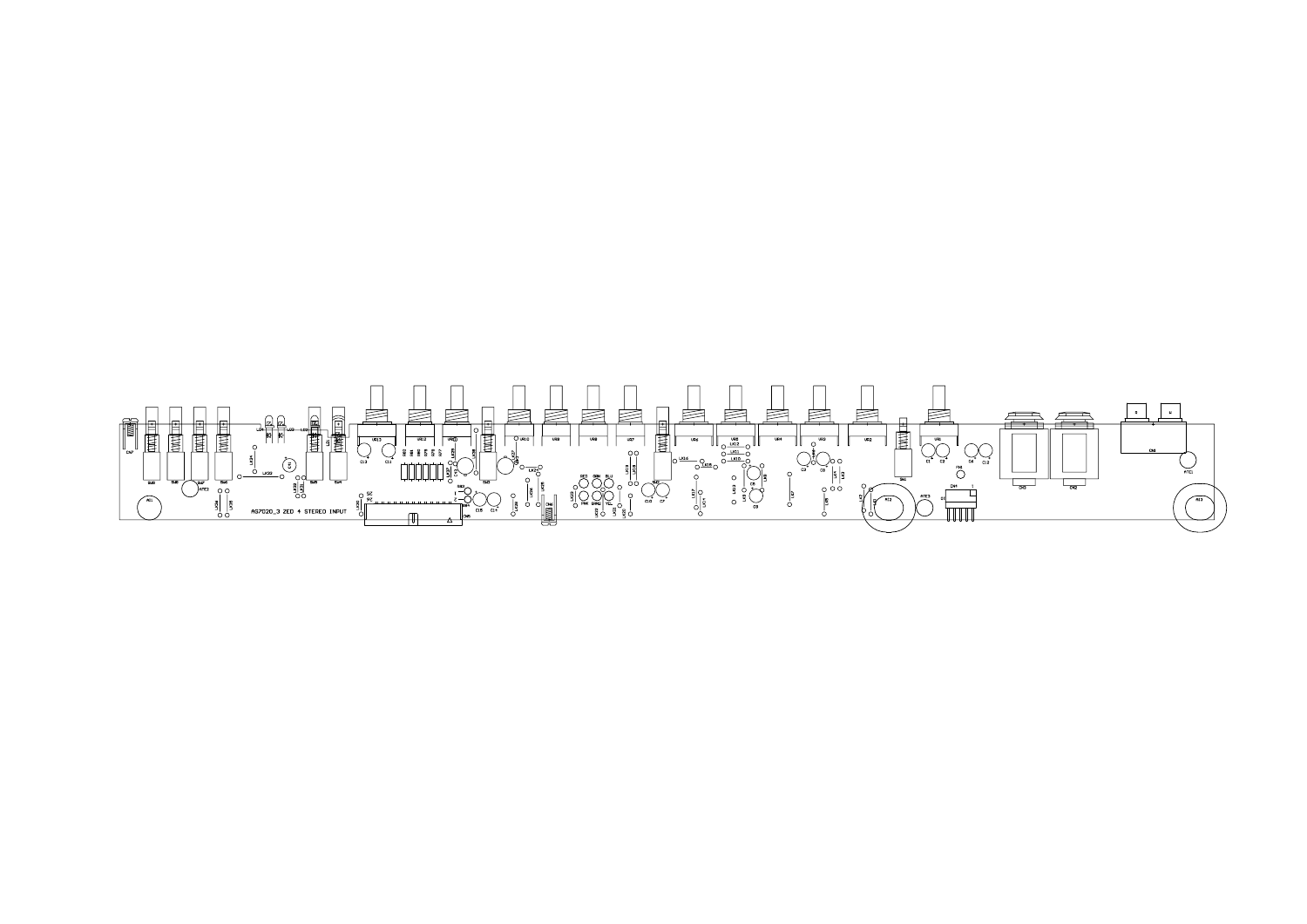| FID3        |  |                          | $U_{c22}$<br>UU<br>R21 R23 C32<br>ITT R38 R42                                                                                                 | ┌┰┑╒╤<br>╒╅╉┰┤┌┠┪┥<br>┌╶╾┥<br>ប៉ាំ                                                                                                                                                                                                                                                                                                                                                                                                                                                                                                                                                                                                                                        | $\sim$ $\sim$<br>∄ி∂<br>ا ۾ ب<br>$\mathbf{r}$ |                |             | $ \mathcal{L}$ $\mathcal{L}$<br>下の                                                                                                                                                                                                                                                                                                            | $E_{\rm{c}}$          |
|-------------|--|--------------------------|-----------------------------------------------------------------------------------------------------------------------------------------------|---------------------------------------------------------------------------------------------------------------------------------------------------------------------------------------------------------------------------------------------------------------------------------------------------------------------------------------------------------------------------------------------------------------------------------------------------------------------------------------------------------------------------------------------------------------------------------------------------------------------------------------------------------------------------|-----------------------------------------------|----------------|-------------|-----------------------------------------------------------------------------------------------------------------------------------------------------------------------------------------------------------------------------------------------------------------------------------------------------------------------------------------------|-----------------------|
| <b>FID2</b> |  | $\overline{\phantom{a}}$ | └┸┘╎╷╏╷<br>┌┌╏╶┞┥┥╕<br>┌┌┌┞ <u>╶╿</u><br>┌┌┌┞ <u>╵</u><br>╖<br>R 型 R<br>يلي<br>م<br>ីH្<br>щщх<br>▔▔▔▔<br>▕▁▏▏▏<br>▗▏▘▒▝<br>لہا<br>U⊒<br>않을≊다 | 딣<br>$\begin{array}{c}\n\mathbb{E}\left[\begin{array}{c}\mathbb{E}\left[\begin{array}{c} \mathbb{E}\left[\begin{array}{c} \mathbb{E}\left[\begin{array}{c} \mathbb{E}\left[\begin{array}{c} \mathbb{E}\left[\begin{array}{c} \mathbb{E}\left[\begin{array}{c} \mathbb{E}\left[\begin{array}{c} \mathbb{E}\left[\begin{array}{c} \mathbb{E}\left[\begin{array}{c} \mathbb{E}\left[\begin{array}{c} \mathbb{E}\left[\begin{array}{c} \mathbb{E}\left[\begin{array}{c} \mathbb{E}\left[\begin{array}{c} \mathbb{E}\left[\begin{array}{c} \mathbb$<br>$\mathbb{R}^{41}$ $\mathbb{C}^{31}$<br>⊢⊣<br>$\overline{\phantom{0}}$<br>$-$ <sub>R34</sub><br>┌┟╅┦<br>╘╝┙┇<br>╩┸┋<br>₩ | للية<br>سيا<br>بلي<br>U5                      | ਟ ਟ<br>ش<br>سا |             | $\begin{picture}(45,17) \put(0,0){\line(1,0){155}} \put(15,0){\line(1,0){155}} \put(15,0){\line(1,0){155}} \put(15,0){\line(1,0){155}} \put(15,0){\line(1,0){155}} \put(15,0){\line(1,0){155}} \put(15,0){\line(1,0){155}} \put(15,0){\line(1,0){155}} \put(15,0){\line(1,0){155}} \put(15,0){\line(1,0){155}} \put(15,0){\line(1,0){155}} \$ | <b>R51</b><br>⊨⊣<br>ᇡ |
|             |  | $\frac{1}{152}$          | U⊔e<br>¤⊑⊐<br>$\Box$<br>$\ddot{a}$ $\Box$<br>U <sub>2</sub>                                                                                   |                                                                                                                                                                                                                                                                                                                                                                                                                                                                                                                                                                                                                                                                           | C35                                           | Тсэ<br>C36     | $-$<br>—  — |                                                                                                                                                                                                                                                                                                                                               |                       |

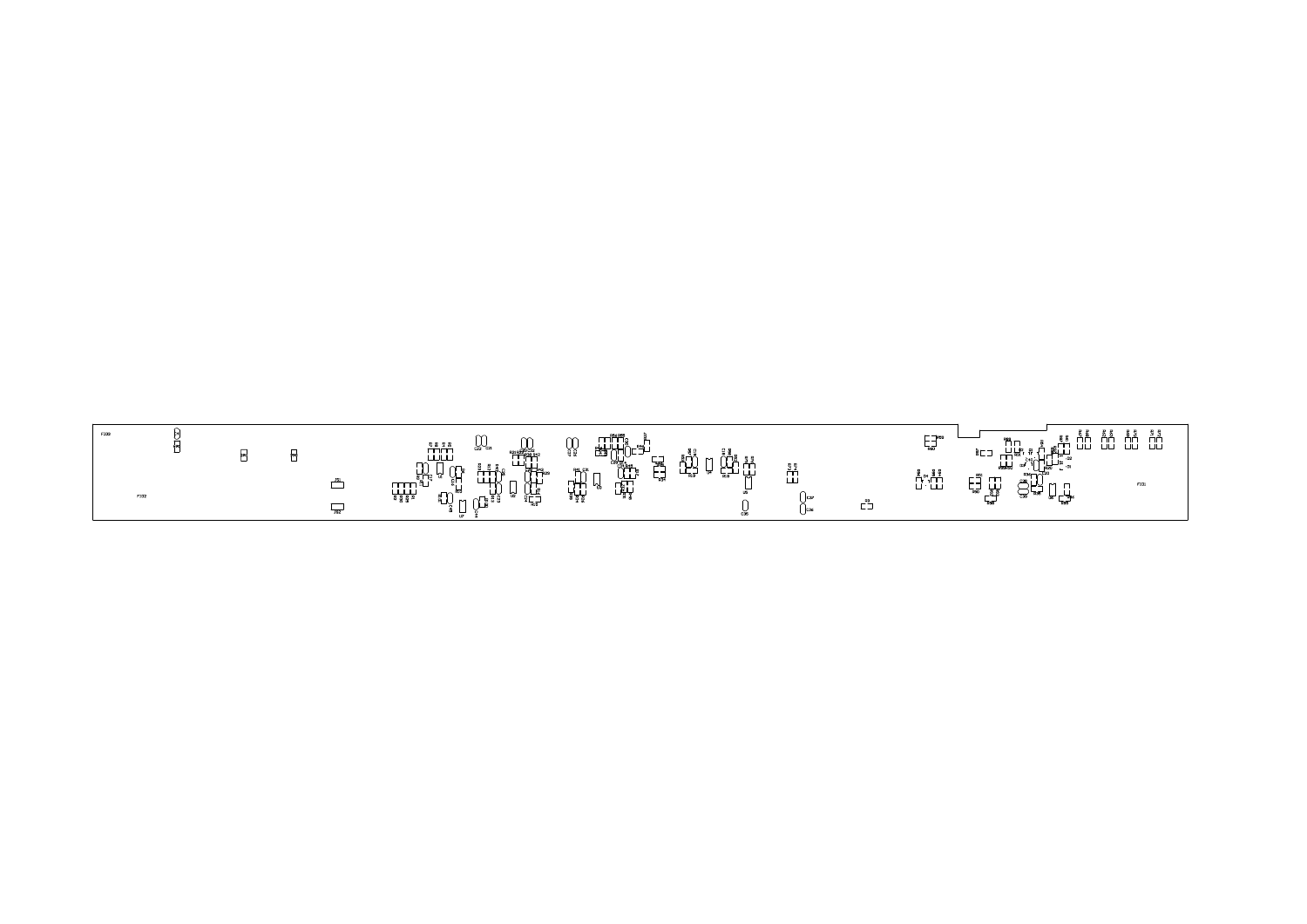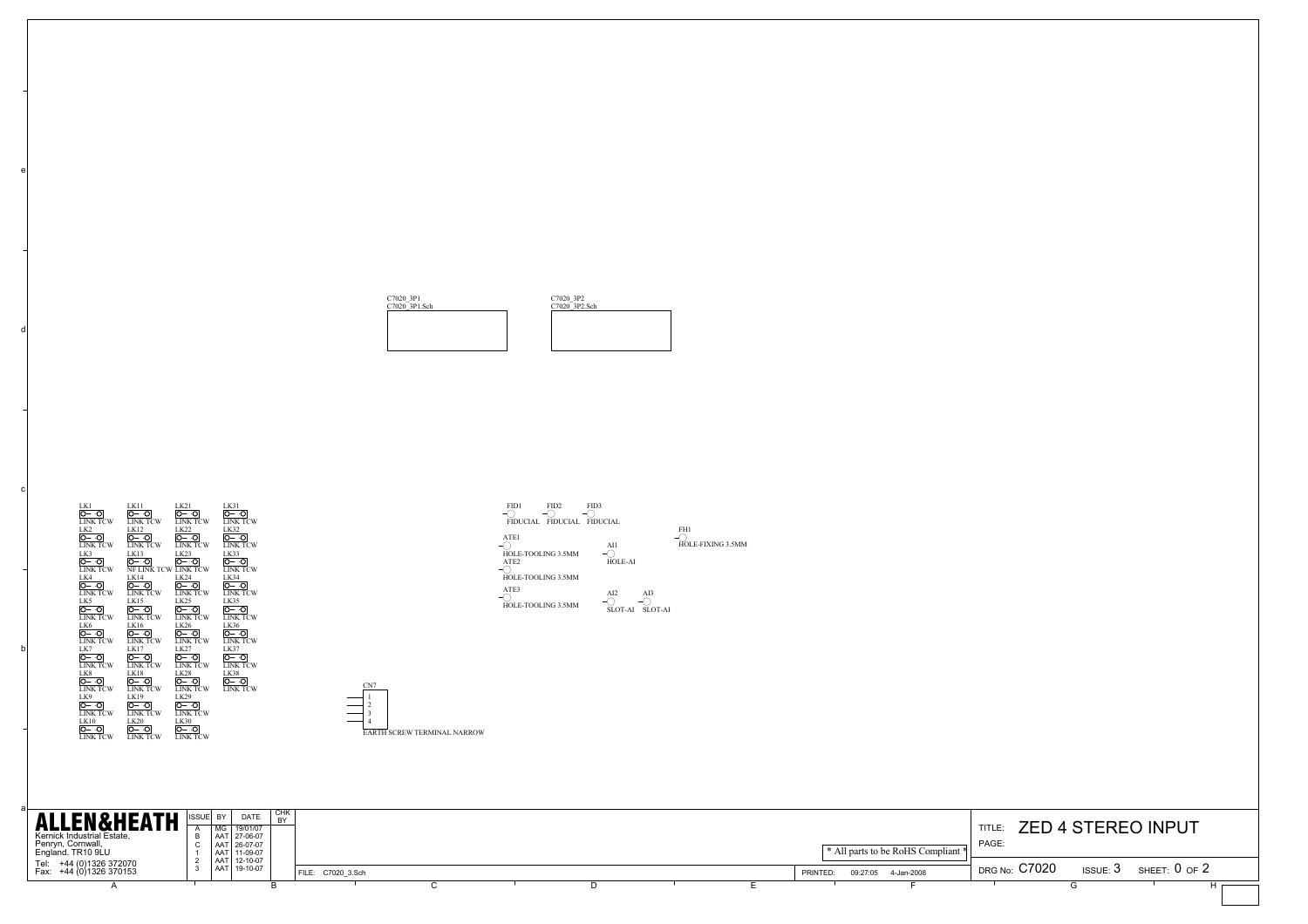